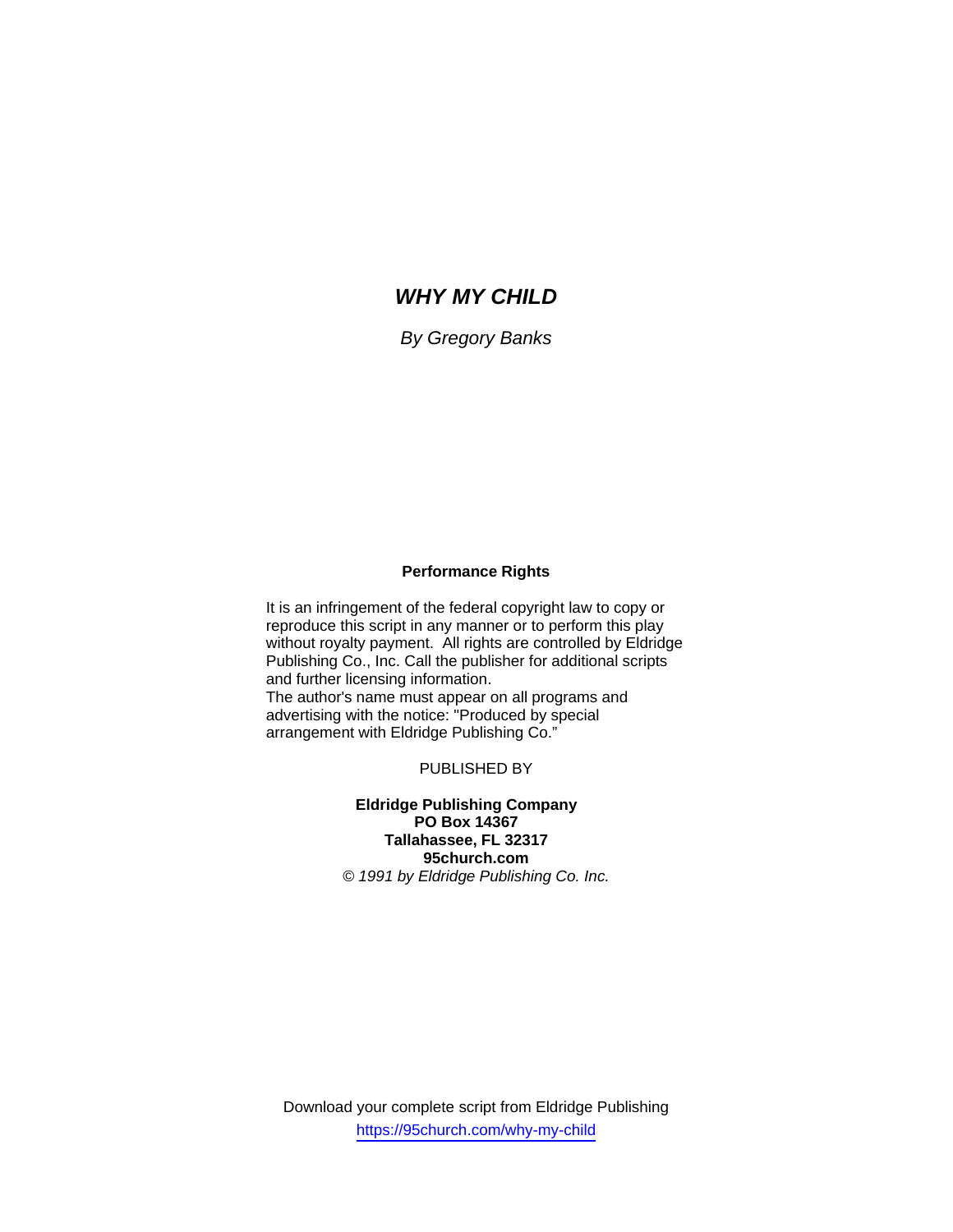### *WHY MY CHILD -2-*

## **STORY OF THE PLAY**

Gina and Steven Hart are ready to take their newborn son home from the hospital Christmas Eve when a man they think is an orderly takes the infant from their arms. Soon they, and the doctors, nurses, minister and others realize the baby has been kidnapped. As a search swings into force, the distraught, exhausted couple envision the Holy Spirit. In two dramatic inset scenes, the Holy Spirit shows that when parents ask, "Why my child?" as Mary must have questioned the future of baby Jesus, God always has answers. A beautiful ending reaffirms the blessings of the season.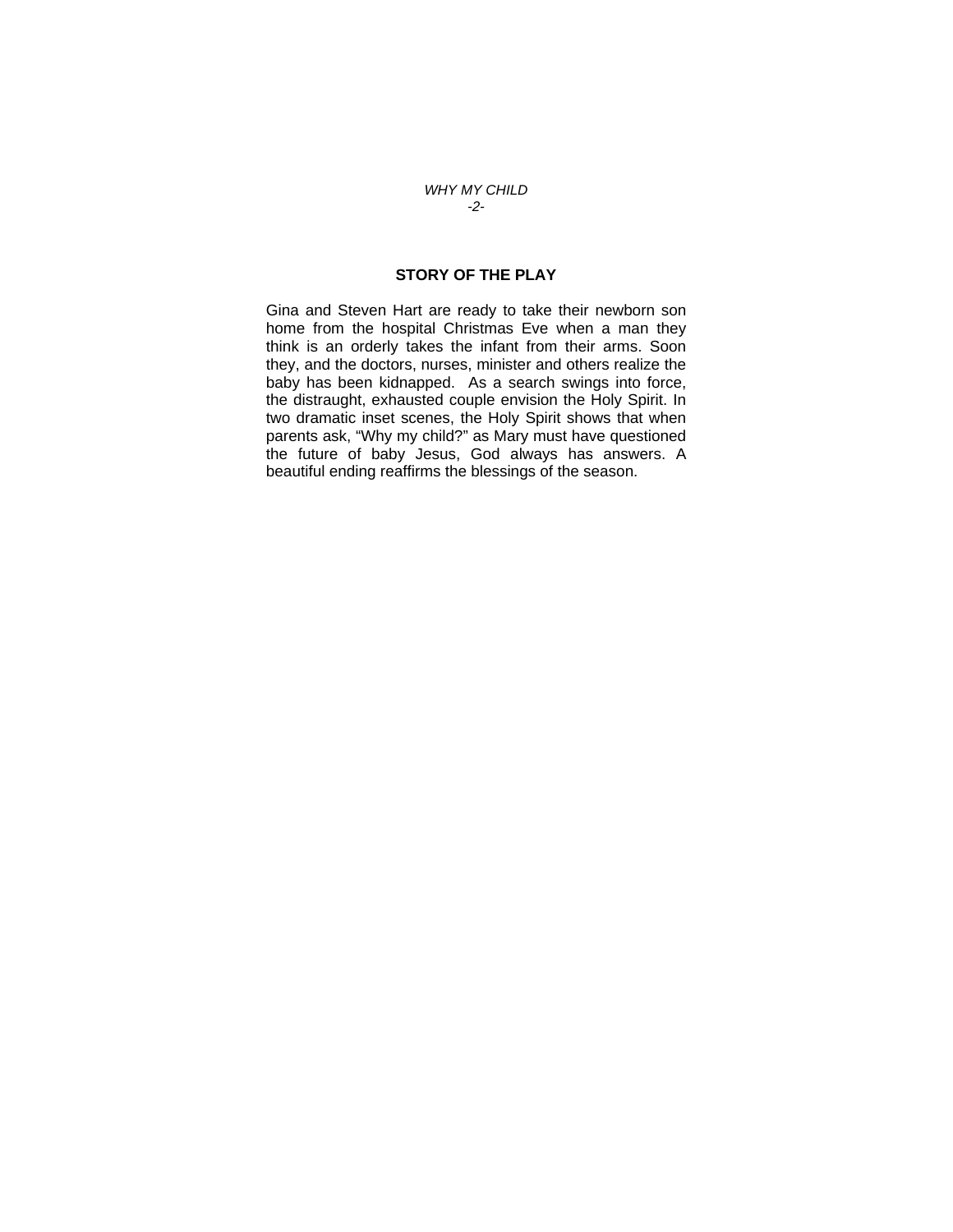#### *WHY MY CHILD -3-*

## **CAST OF CHARACTERS**

*(6m, 8w, 1 flex., 3b)* 

**STEVEN and GINA HART:** Their baby is kidnapped. **DR. BOWMAN:** Gina's physician. **PASTOR:** The family's helpful pastor. **NURSE:** Feels responsible for baby. **NATHAN and DEANNA BRICE:** Couple who has lost their child. **MARY/JOSEPH:** Parents of Jesus. **2 ROMAN OFFICERS:** Take the innocent boy babies. **SUSANNA, ELIZA, and RACHEL:** Mothers of the boy babies. **HOLY SPIRIT:** Reaffirms the Harts' faith in God.

**Playing Time:** 30 minutes.

### **SET DESIGN**

The play opens in Gina Hart's hospital room with her bed and a chair SR and the doorway CS. For Deanna Brice's hospital room, simply move the bed to SL and add a partition or curtain and any medical equipment as IV line, etc. The bed should have the upper half raised so that audience can see the actress' face. Manger scene is placed USL.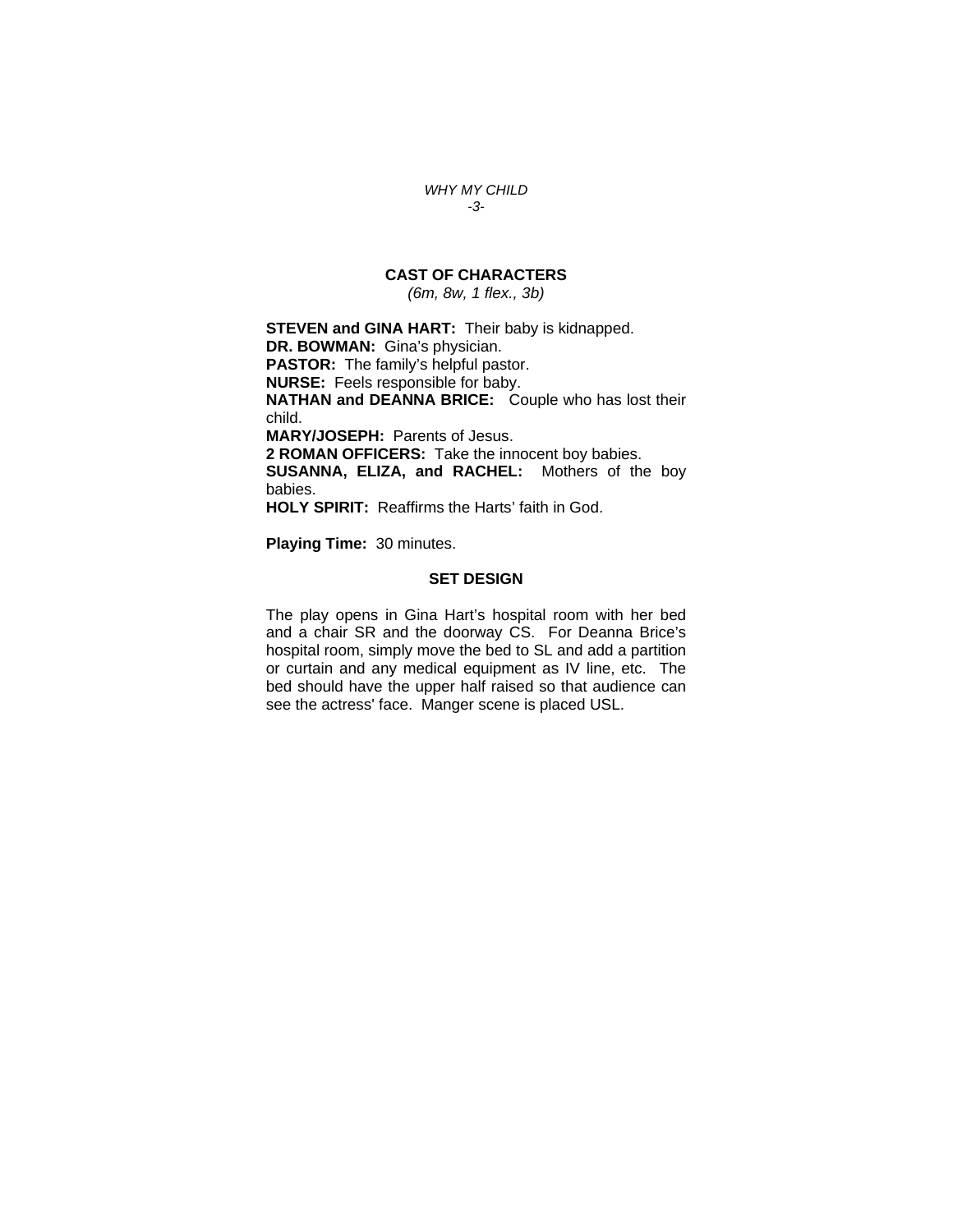#### *WHY MY CHILD -4-*

## **PROPS**

Baby doll wrapped in blanket; charts for Dr. Bowman; dismissal papers for Nurse; 3 wrapped baby dolls for women; swords for soldiers; decree for chief soldier.

#### **SOUND EFFECTS**

Hospital messages announced over PA system; baby crying; taunts against Jesus in inset scene.

## **COSTUMES**

Gina Hart wears pretty gown and robe; Steven wears casual winter clothes; Doctor wears white jacket over street clothes; Nurse wears uniform; Pastor wears a dark suit; Nathan Brice wears white shirt, dark slacks in first appearance, then hospital orderly clothes with mask and surgical cap to see his wife; Deanna Brice wears hospital gown; Holy Spirit is covered entirely in white, including a hood to hide the face; Mary and Joseph wear Biblical garb; Mothers wear white gowns under their Biblical garb; Romans wear soldier uniforms and carry swords; and Boys from Rama wear angel costumes.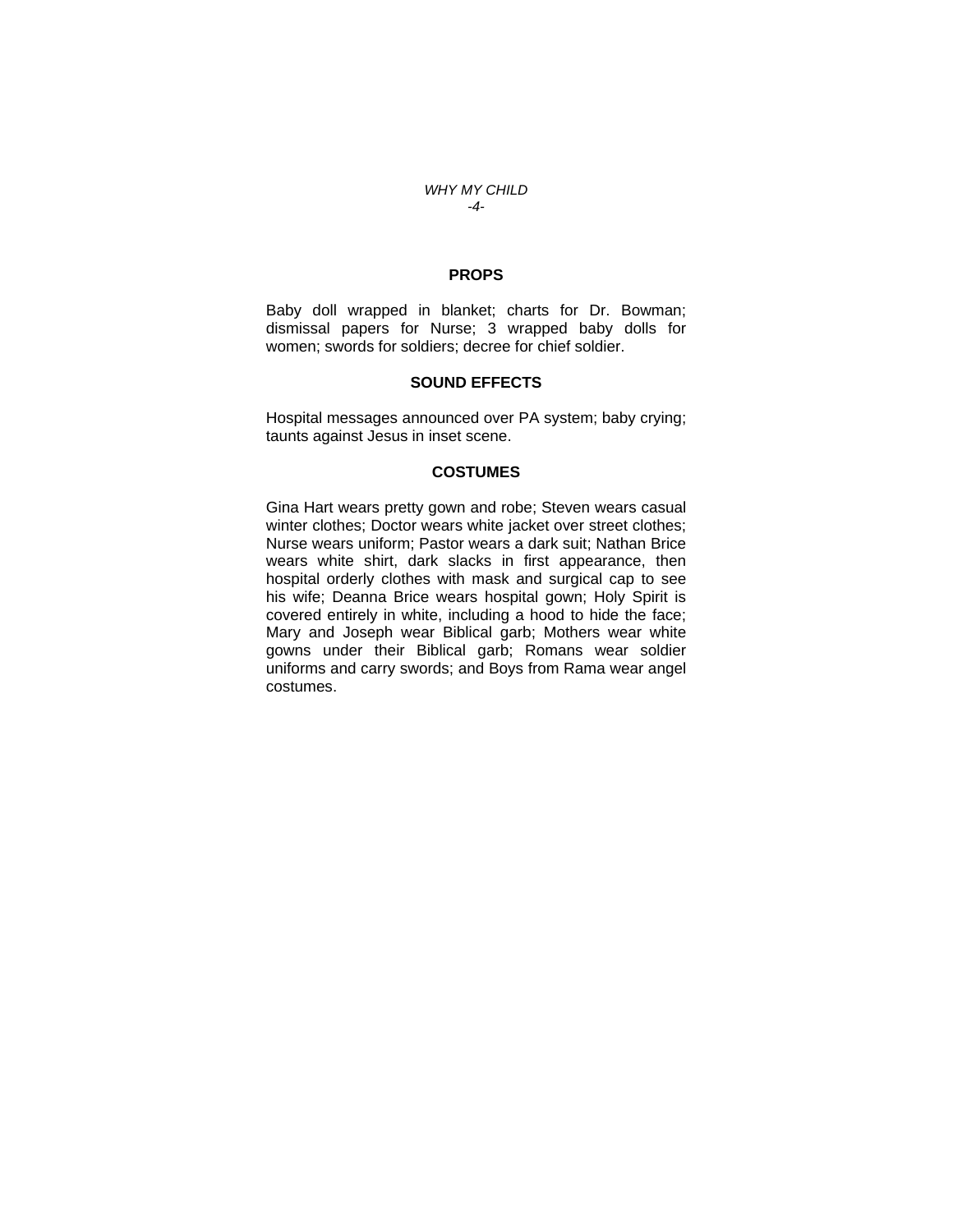### *WHY MY CHILD -5-*

### **Scene 1**

*(AT RISE: A private room of the maternity ward in a local hospital. GINA and STEVEN HART have just given birth to their first son. After many unsuccessful attempts to have a child, God blesses them with the birth of their son two days before Christmas. Gina lies in bed asleep with her head away from Steven who is sitting in the chair laid back watching his wife sleep. Gina softly wakes and rolls over to face Steven with a smile.)* 

GINA: Hi, honey, how are you?

- STEVEN: Oh, I'm fine, but I didn't just go through sixteen hours of labor, either. I think a better question is how are you doing?
- GINA: Just a little tired is all. Has the doctor been in yet? She said she'd come back this evening and maybe we'd talk about going home tonight, since it's Christmas Eve.
- STEVEN: No, I haven't seen her yet, but I'm sure she'll be by soon.

*(DOCTOR BOWMAN enters SL carrying a blanket wrapped baby doll and GINA'S charts.)* 

DR. BOWMAN: Look, who I found wandering the halls.

*(THEY grin and SHE brings the baby over and lays it in Gina's arms. She walks to the end of the bed and opens her patient's chart. Gina is playing and softly talking to her son and Steven stands and leans over as not to miss any of the excitement.)* 

DR. BOWMAN: Well, as best as I can tell from your chart, you've been doing fine. I see no reason why baby Zackary shouldn't spend his first Christmas at home with his mom and dad.

STEVEN: Are you sure they are ready, doctor?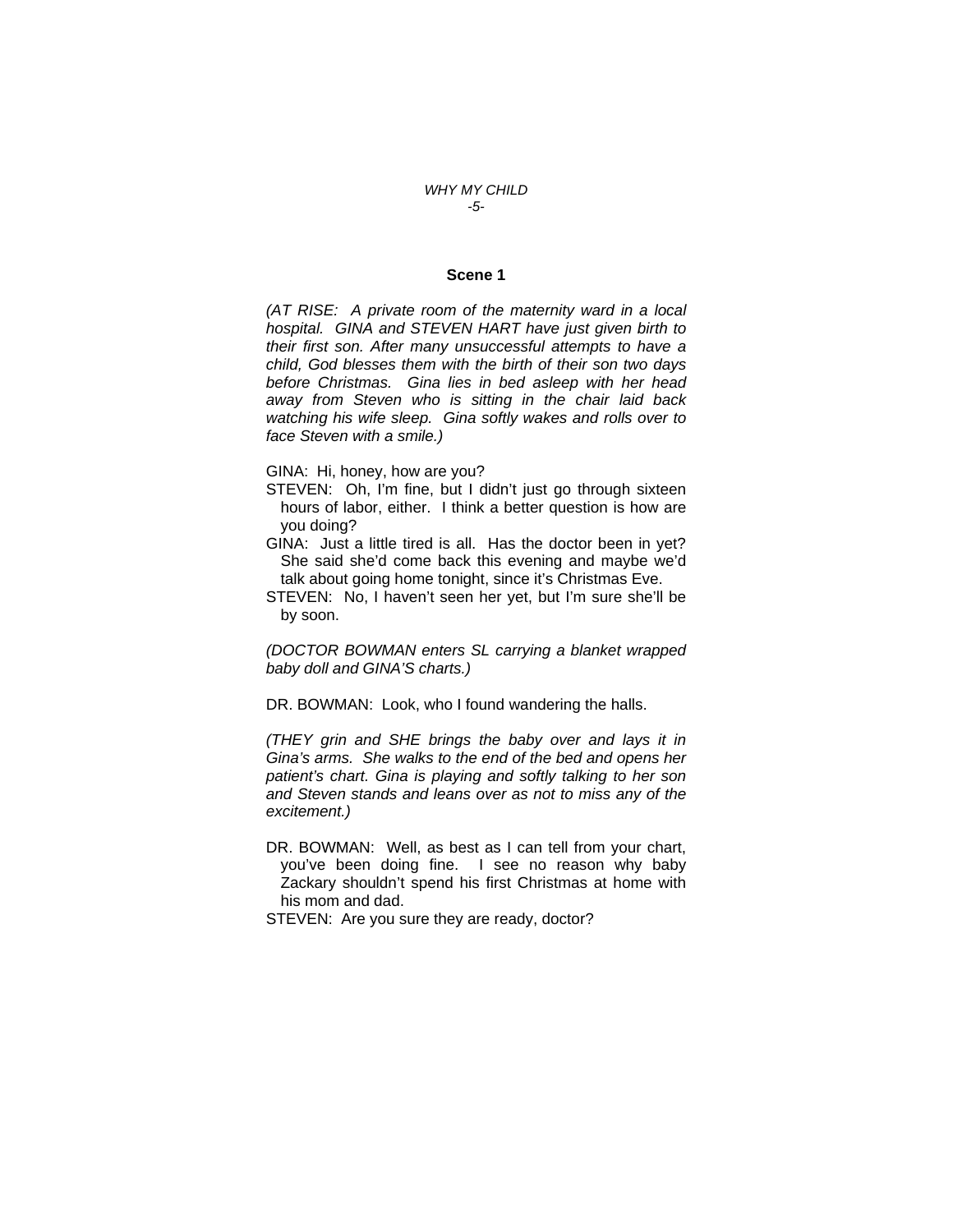#### *WHY MY CHILD -6-*

- DR. BOWMAN: Yes, they're in good shape. Tomorrow morning would be the normal dismissal time anyway and since it is Christmas Eve, I see no problem with your family sharing it together around a warm Christmas fire, tonight.
- GINA: Thank you, Doctor. We really appreciate everything you've done.
- DOCTOR: It's my pleasure. Not everyone can help bring a life into the world. I have to double check with the nurses station and I'll have someone speak to you when they are ready to prepare you to leave. You each have a Merry Christmas.

*(GINA and STEVEN wish HER Merry Christmas as she leaves SL. They both gaze for a few moments at their new SON.)* 

- GINA: Steven, isn't this the most beautiful child you've ever seen?
- STEVEN: He sure is, honey. God's been so good to us. *(Pause.)* I'd almost given up hope of ever having a child.
- GINA: *(Quiver in HER voice.)* Steven, I don't know if I could have lived through another miscarriage. We've had so many disappointments that another one may have been more than I could bear. I only made it through the other five times with the Lord's help.
- STEVEN: *(Clasping HER closest hand with both of HIS hands.)* I know, dear, if God willed we go through it again, it would have to be the same way, with His help; but I'm *(Emphasized.)* SO glad he chose to bless us this time with a beautiful young son. I have you and now I have Zackary. We're a family. *(With pride.)* I couldn't want anything more.
- GINA: Yeah, he's the greatest Christmas gift we've ever gotten. *(Pause.)* Look, he's got your little pug nose.
- STEVEN: Oh great, not only will he carry on my family name but our most distinctive characteristic, too. At least he's got your eyes; we wouldn't want him to look too much like me, would we?